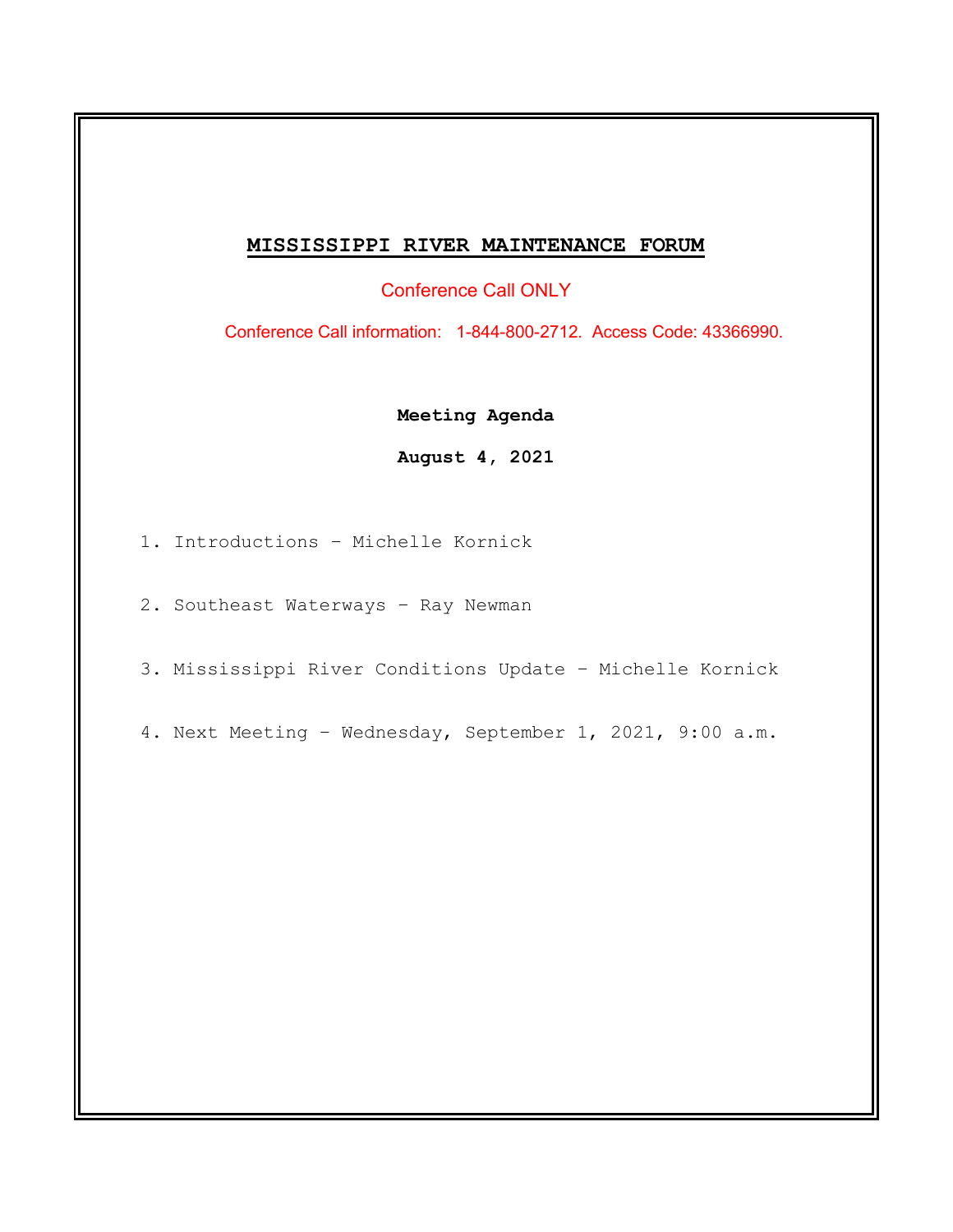

# **MISSISSIPPI RIVER UPDATE**

**August 4, 2021** 

**LATEST STAGES** 

New Orleans =  $6.4'$  Baton Rouge =  $21.0'$ 

**The next Mississippi River Forum will be** *Wednesday, September 1, 2021 at 9:00 a.m***.**  Conference Call ONLY Conference Call information: 1-844-800-2712. Access Code: 43366990

### **1. CROSSINGS BETWEEN BATON ROUGE & NEW ORLEANS:**

Location of dustpan/hopper dredges: None

| <b>Dredge</b>           | <b>Current</b>           | <b>Next Week</b>         | <b>EDC</b> |
|-------------------------|--------------------------|--------------------------|------------|
| <b>Wallace McGeorge</b> | <b>Baton Rouge Front</b> | <b>Baton Rouge Front</b> | TBD        |
| Hurley                  | Redeye                   | Redeye                   | TBD        |
| Jadwin                  | Granada                  | Granada                  | TBD        |

### **2. NEW ORLEANS HARBOR:**

Location of cutterhead dredges: None

| <b>Dredge</b> | Current          | <b>Next Week</b>                     | <b>EDC</b> |
|---------------|------------------|--------------------------------------|------------|
| CR McCaskill  | <b>IHNC Lock</b> | <b>Mobilize to Baptiste Collette</b> | TBI        |

*a. NOH & Various Bar Channels #3-21: Bid Opening held on 6/24/21. Contract awarded to Weeks Marine, Dredge CR McCaskill estimated to start on 7/10/21. Completed New Orleans Harbor dredging on 8/2/21 and moved to IHNC Lock forebay.*

### **3. SOUTHWEST PASS:**

Location of hopper/cutterhead dredges:

| <b>Dredge</b>        | <b>Current</b>                    | <b>Next Week</b>  | <b>EDC</b> |
|----------------------|-----------------------------------|-------------------|------------|
| <b>Glenn Edwards</b> | Repairs                           | Repairs           | TBD        |
| Newport              | Galveston District - Complete 8/2 | Atchafalaya River | TBD        |

### *2021 Maintenance Dredging -*

*a. SWP Hopper #3-20 (Glenn Edwards): 20C0024 - Bid Opening held on 4/21/2020. Awarded to Manson Construction, dredge Glenn Edwards. Dredge started on 5/7/2021 and departed for dry dock on 5/24/2021. Scheduled return to MVN in mid Aug 2021.*

*b. SWP Hopper #6-20 (Stuyvesant): 20C0028 - Bid Opening held on 5/29/2020. Awarded to Dutra Group, dredge Stuyvesant. Dredge required arrival 2/1 – 2/15/2021. Contract modified for arrival 3/1 – 3/15/2021. Dredge started on 3/24/2021. Dredge moved to the Deep Draft Crossings on 5/24/2021 and contract completed on 6/13/21.*

*c. SWP Hopper #7-20 (Newport): 20C0030 - Bid Opening held on 6/30/2020. Awarded to Manson Construction, dredge Newport. Dredge required arrival 2/1 – 2/28/2021. Contract modified for arrival 4/1 – 4/10/2021. Dredge*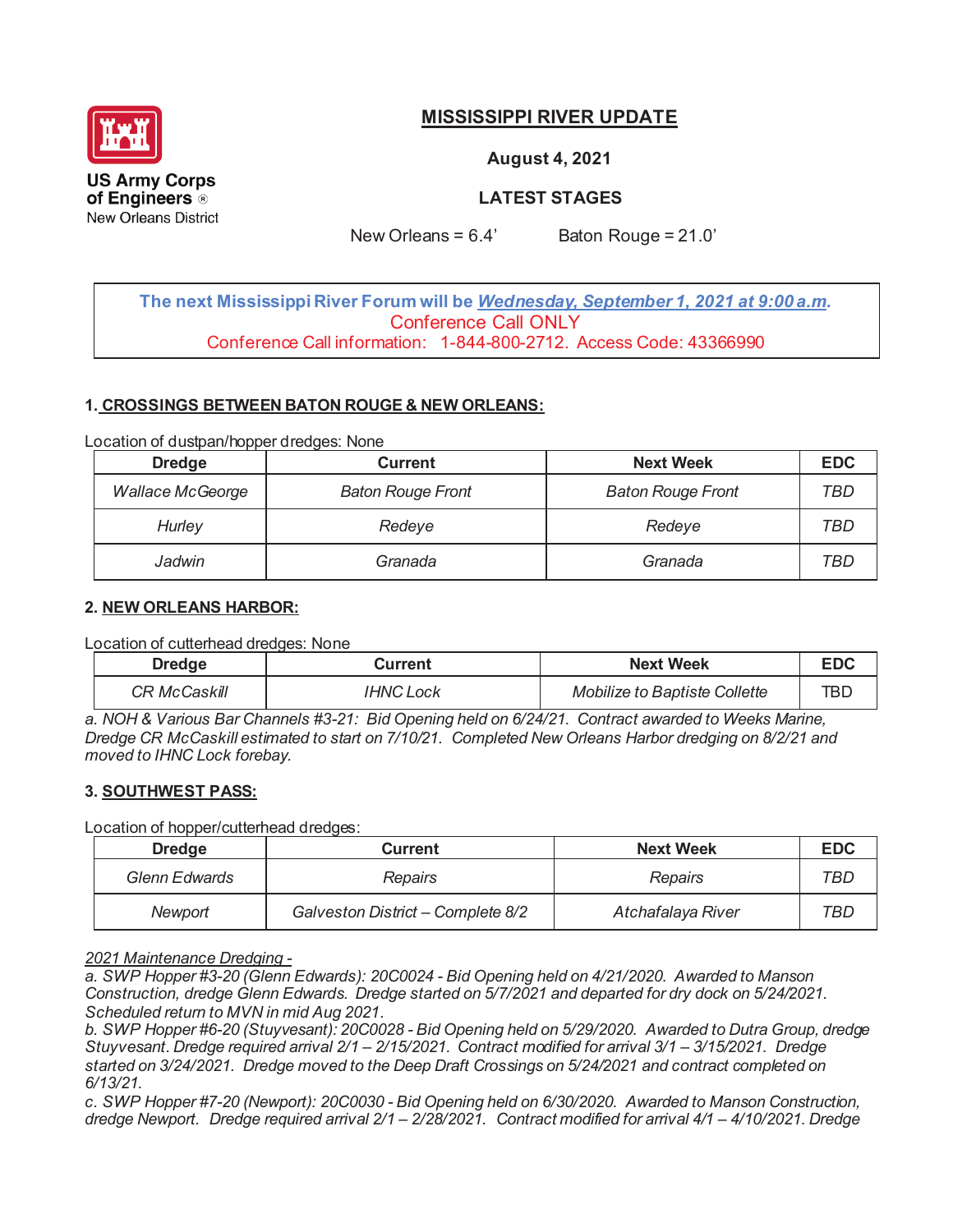*worked in SWP from 4/3/2021 – 6/30/2021 and in Galveston District from 7/1/2021 – 8/2/2021. Next location is Atchafalaya River Bar Channel.* 

### *2022 Maintenance Dredging –*

*e. SWP Hopper #1-21 (2022 early award #1): 21B0029 – Bid Opening held 6/17/2021. Awarded to Great Lakes Dredge & Dock, dredge Terrapin Island. Required dredge arrival is*  $2/1/2022 - 2/28/2022$ *. f. SWP Hopper #2-21 (2022 early award #2): 21C0037 – Bid Opening scheduled for 7/15/2021. Awarded to Manson Construction, dredge Glenn Edwards. Required dredge arrival is 3/1/2022 – 3/30/2022.* 

### **4. HEAD OF PASSES, HOPPER DREDGE DISPOSAL AREA:**

Location of cutterhead dredges:

| <b>Dredge</b> | Current | <b>Next Week</b> |  |
|---------------|---------|------------------|--|
| ''linois      |         |                  |  |

*a. HDDA Dredging #1-2019 (Illinois): 20C0044 - Contract awarded to Great Lakes Dredge & Dock on 8/14/2020. Submerged discharge pipeline installed on 1/19/2021. Dredge Illinois started 1/27/2021.* 

### **5. SOUTHWEST PASS STONE FORESHORE & JETTY REPAIRS**

*a. SWP Stone FY 20 - 21: Contract awarded to EFT Diversified, Inc, started on 12/19/2020 and completed on 7/12/2021.* 

*b. SWP Stone FY 21: Scheduled for advertisement by the end of the week.* 

### **6. SOUTH PASS:**

*a. South Pass Dredging #20-1 (Robert M White): 20C0072 - Bid Opening held on 9/15/2020. Contract awarded to Manson Construction. Dredge Robert M White started on 4/3/2021.* 

### **7. BAPTISTE COLLETTE:**

- *a. Baptiste Collette 2020: Dredging completed on 9/1/2020.*
- *b. NOH & Various Bar Channels (Baptiste Collette) #3-21: Bid Opening held on 6/24/21. Contract awarded to Weeks Marine. Dredge CR McCaskill estimated to start by mid-August.*

### **8. TIGER PASS:**

*a. Tiger Pass (Crosby Dredger): Bid Opening held on 9/1/2020. Contract awarded to Crosby Dredging on 9/28/2020. Dredge Crosby Dredger started on 3/4/2021.* 

*-For updated channel survey data visit the New Orleans District website: http://www.mvn.usace.army.mil/Missions/Navigation/ChannelSurveys.aspx* 

*Note: Everything in this report is subject to change.*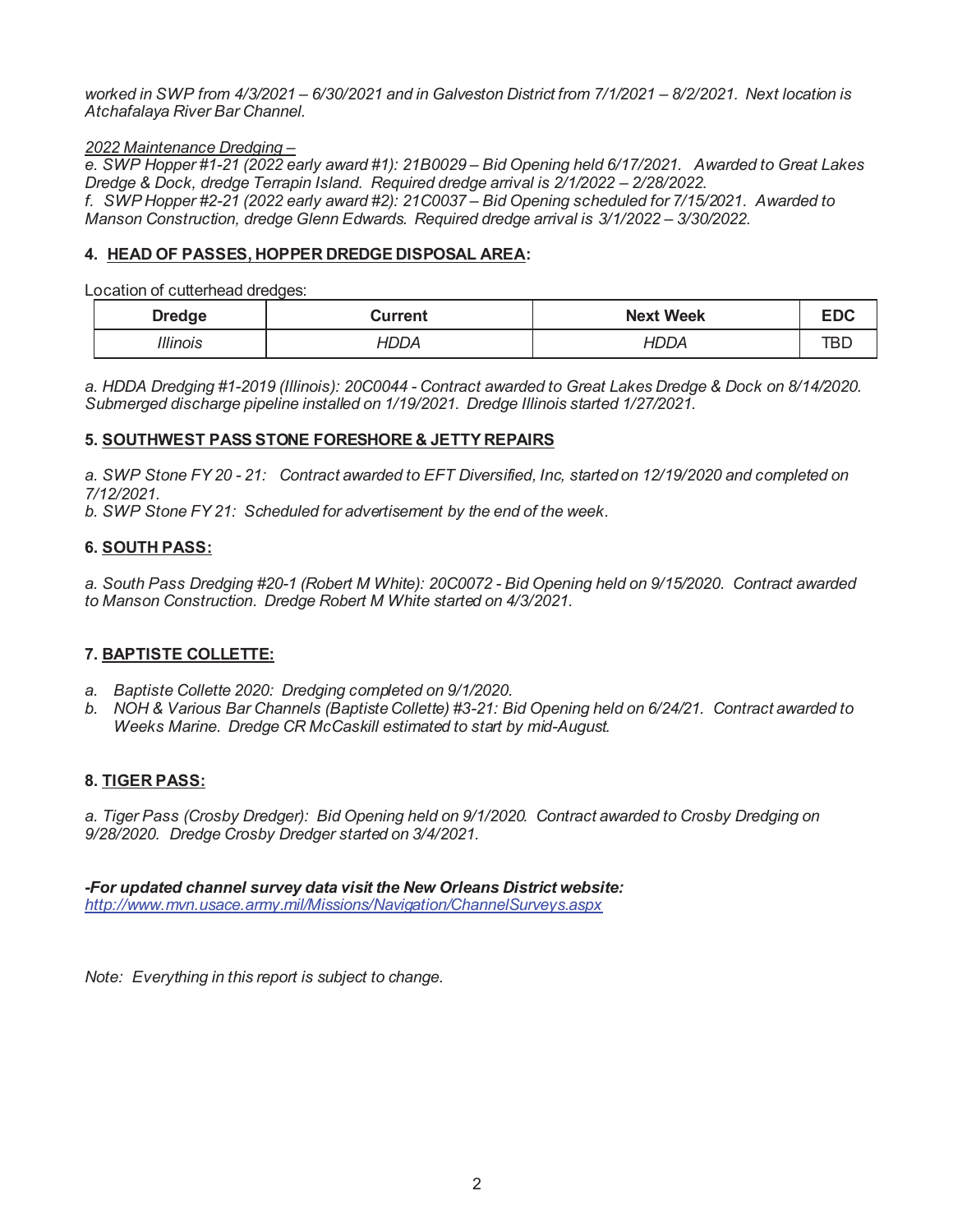### **Extended Streamflow Prediction**

Issued by NWS Lower Mississippi RFC

**Current Version** | <u>Previous Version | Graphics & Text | Print | Product List | Glossary On</u><br>Versions: **1** <u>2 3 4 5 6 7 8 9 10 11 12 13 14 15 16 17 18 19 20 21 22 23 24 25 26 27 28 29 30 31 32 33 34 35 36 37 38 39 40 41 4</u> 000 FGUS64 KORN 021505 ESPORN EXTENDED STREAMFLOW PREDICTION NATIONAL WEATHER SERVICE RIVER FORECAST CENTER, SLIDELL, LA 1000 AM CDT MON AUG 02 2021 DATE CPGM7 CIRI2 NMDM7 TPTM7 CRTM7 OSGA4 MEMT1 MHOM6 HEEA4

| ----                                                        | ---  | ----- | . .  | <b><i><u>++++++</u></i></b>                           |         |        | .                                               |        |      |
|-------------------------------------------------------------|------|-------|------|-------------------------------------------------------|---------|--------|-------------------------------------------------|--------|------|
| $08 - 03 - 21$                                              | 22.0 | 21.0  | 10.8 | 14.9                                                  | 13.1    | 4.2    | 5.1                                             | 3.2    | 11.6 |
| $08 - 04 - 21$                                              | 21.8 | 20.7  | 10.8 | 15.1                                                  | 13.4    | 4.7    | 5.5                                             | 3.5    | 11.6 |
|                                                             |      |       |      |                                                       |         |        |                                                 |        |      |
| $08 - 05 - 21$                                              | 20.8 | 20.3  | 10.4 | 14.8                                                  | 13.3    | 4.9    | 6.0                                             | 4.2    | 12.2 |
| $08 - 06 - 21$                                              | 19.9 | 19.7  | 9.9  | 14.4                                                  | 12.9    | 4.5    | 5.9                                             | 4.4    | 12.6 |
|                                                             |      |       |      |                                                       |         |        |                                                 |        |      |
| $08 - 07 - 21$                                              | 19.2 | 19.1  | 9.4  | 13.9                                                  | 12.5    | 4.1    | 5.4                                             | 4.1    | 12.6 |
| $08 - 08 - 21$                                              | 18.7 | 18.2  | 8.7  | 13.3                                                  | 12.0    | 3.5    | 5.0                                             | 3.7    | 12.2 |
|                                                             |      |       |      |                                                       |         |        |                                                 |        |      |
| $08 - 09 - 21$                                              | 18.0 | 17.4  | 7.9  | 12.7                                                  | 11.4    | 3.0    | 4.5                                             | 3.2    | 11.8 |
|                                                             | 16.9 | 16.5  | 7.1  | 12.0                                                  | 10.7    | 2.4    | 3.9                                             | 2.7    | 11.3 |
| $08 - 10 - 21$                                              |      |       |      |                                                       |         |        |                                                 |        |      |
| $08 - 11 - 21$                                              | 15.3 | 15.4  | 6.2  | 11.1                                                  | 10.0    | 1.7    | 3.3                                             | 2.2    | 10.8 |
| $08 - 12 - 21$                                              | 14.0 | 14.3  | 5.2  | 10.3                                                  | 9.2     | 0.9    | 2.6                                             | 1.6    | 10.3 |
|                                                             |      |       |      |                                                       |         |        |                                                 |        |      |
| $08 - 13 - 21$                                              | 12.7 | 13.3  | 4.1  | 9.2                                                   | 8.3     | 0.0    | 1.8                                             | 0.9    | 9.7  |
| $08 - 14 - 21$                                              | 11.5 | 12.4  | 3.2  | 8.3                                                   | 7.3     | $-1.0$ | 0.9                                             | 0.1    | 9.0  |
|                                                             |      |       |      |                                                       |         |        |                                                 |        |      |
| $08 - 15 - 21$                                              | 10.8 | 11.7  | 2.6  | 7.5                                                   | 6.5     | $-2.0$ | $-0.1$                                          | $-0.8$ | 8.2  |
| $08 - 16 - 21$                                              | 10.4 | 11.2  | 2.3  | 7.1                                                   | 6.0     | $-2.8$ | $-0.9$                                          | $-1.7$ | 7.4  |
|                                                             |      |       |      |                                                       |         |        |                                                 |        |      |
| $08 - 17 - 21$                                              | 10.3 | 10.8  | 2.1  | 6.9                                                   | 5.7     | $-3.3$ | $-1.5$                                          | $-2.4$ | 6.6  |
| $08 - 18 - 21$                                              | 10.1 | 10.6  | 1.8  | $6.7$                                                 | 5.5     | $-3.5$ | $\mathord{\text{--}} 1$ . $\mathord{\text{--}}$ | $-2.8$ | 6.0  |
|                                                             |      |       |      |                                                       |         |        |                                                 |        |      |
| $08 - 19 - 21$                                              | 10.0 | 10.4  | 1.6  | 6.5                                                   | 5.2     | $-3.8$ | $-2.1$                                          | $-3.0$ | 5.8  |
| $08 - 20 - 21$                                              | 9.8  | 10.2  | 1.4  | 6.3                                                   | 5.0     | $-4.0$ | $-2.3$                                          | $-3.2$ | 5.6  |
|                                                             |      |       |      |                                                       |         |        |                                                 |        |      |
| $08 - 21 - 21$                                              | 9.7  | 10.0  | 1.3  | 6.2                                                   | 4.9     | $-4.1$ | $-2.5$                                          | $-3.4$ | 5.4  |
| $08 - 22 - 21$                                              | 9.6  | 9.8   | 1.2  | 6.1                                                   | 4.8     | $-4.3$ | $-2.6$                                          | $-3.5$ | 5.3  |
|                                                             |      |       |      |                                                       |         |        |                                                 |        |      |
| $08 - 23 - 21$                                              | 9.4  | 9.7   | 1.1  | 6.0                                                   | 4.7     | $-4.3$ | $-2.7$                                          | $-3.6$ | 5.2  |
| $08 - 24 - 21$                                              | 9.3  | 9.6   | 1.0  | 5.9                                                   | 4.6     | $-4.4$ | $-2.8$                                          | $-3.7$ | 5.1  |
|                                                             |      |       |      |                                                       |         |        |                                                 |        |      |
| $08 - 25 - 21$                                              | 9.3  | 9.5   | 0.9  | 5.7                                                   | $4\,.5$ | $-4.5$ | $-2.9$                                          | $-3.7$ | 5.1  |
| $08 - 26 - 21$                                              | 9.2  | 9.4   | 0.8  | 5.7                                                   | 4.4     | $-4.6$ | $-3.0$                                          | $-3.8$ | 5.0  |
|                                                             |      |       |      |                                                       |         |        |                                                 |        |      |
| $08 - 27 - 21$                                              | 9.1  | 9.3   | 0.7  | 5.6                                                   | 4.3     | $-4.7$ | $-3.1$                                          | $-3.9$ | 4.9  |
| $08 - 28 - 21$                                              | 9.0  | 9.1   | 0.6  | 5.5                                                   | 4.2     | $-4.8$ | $-3.2$                                          | $-3.9$ | 4.9  |
| $08 - 29 - 21$                                              | 8.9  | 9.0   | 0.5  | 5.4                                                   | 4.2     | $-4.9$ |                                                 |        | 4.8  |
|                                                             |      |       |      |                                                       |         |        | $-3.2$                                          | $-4.0$ |      |
| $08 - 30 - 21$                                              | 8.8  | 8.9   | 0.4  | 5.3                                                   | 4.1     | $-4.9$ | $-3.3$                                          | $-4.0$ | 4.7  |
|                                                             |      |       |      |                                                       |         |        |                                                 |        |      |
|                                                             |      |       |      |                                                       |         |        |                                                 |        |      |
| DATE                                                        |      |       |      | ARSA4 GEEM6 VCKM6 NTZM6 RRLL1 BTRL1 DONL1 RRVL1 NORL1 |         |        |                                                 |        |      |
| $08 - 03 - 21$                                              | 13.7 | 24.6  | 23.6 | 34.4                                                  | 38.0    | 22.0   | 14.1                                            | 10.8   | 7.4  |
|                                                             |      |       |      |                                                       |         |        |                                                 |        |      |
| $08 - 04 - 21$                                              | 12.9 | 23.8  | 22.4 | 32.8                                                  | 36.4    | 20.6   | 13.2                                            | 9.9    | 7.0  |
| $08 - 05 - 21$                                              | 12.8 | 23.6  | 21.7 | 31.7                                                  | 34.8    | 19.1   | 12.1                                            | 9.2    | 6.3  |
|                                                             |      |       |      |                                                       |         |        |                                                 |        |      |
| $08 - 06 - 21$                                              | 13.1 | 23.7  | 21.4 | 31.0                                                  | 33.6    | 17.7   | 11.1                                            | 8.5    | 5.7  |
| $08 - 07 - 21$                                              | 13.3 | 23.8  | 21.5 | 30.7                                                  | 32.9    | 16.8   | 10.3                                            | 7.8    | 5.2  |
|                                                             |      |       |      |                                                       |         |        |                                                 |        |      |
| $08 - 08 - 21$                                              | 13.2 | 23.9  | 21.7 | 30.8                                                  | 32.7    | 16.4   | 9.9                                             | 7.4    | 4.8  |
| $08 - 09 - 21$                                              | 13.1 | 23.9  | 21.7 | 31.0                                                  | 32.8    | 16.4   | 9.7                                             | 7.2    | 4.6  |
|                                                             |      |       |      |                                                       |         |        |                                                 |        |      |
| $08 - 10 - 21$                                              | 12.6 | 23.8  | 21.7 | 31.0                                                  | 32.9    | 16.4   | 9.7                                             | 7.2    | 4.6  |
| $08 - 11 - 21$                                              | 12.1 | 23.5  | 21.6 | 31.0                                                  | 33.0    | 16.5   | 9.8                                             | 7.2    | 4.6  |
|                                                             |      |       |      |                                                       |         |        |                                                 |        |      |
| $08 - 12 - 21$                                              | 11.6 | 23.1  | 21.3 | 30.9                                                  | 32.9    | 16.5   | 9.8                                             | 7.2    | 4.6  |
| $08 - 13 - 21$                                              | 10.9 | 22.7  | 21.0 | 30.6                                                  | 32.8    | 16.4   | 9.8                                             | 7.2    | 4.6  |
| $08 - 14 - 21$                                              | 10.2 | 22.2  | 20.5 | 30.3                                                  | 32.6    | 16.3   | 9.7                                             | 7.2    | 4.6  |
|                                                             |      |       |      |                                                       |         |        |                                                 |        |      |
| $08 - 15 - 21$                                              | 9.6  | 21.8  | 20.1 | 29.9                                                  | 32.3    | 16.0   | 9.6                                             | 7.2    | 4.6  |
| $08 - 16 - 21$                                              | 8.9  | 21.3  | 19.7 | 29.4                                                  | 31.9    | 15.7   | 9.4                                             | 7.0    | 4.5  |
|                                                             |      |       |      |                                                       |         |        |                                                 |        |      |
| $08 - 17 - 21$                                              | 8.2  | 20.8  | 19.2 | 29.0                                                  | 31.5    | 15.4   | 9.1                                             | 6.9    | 4.4  |
| $08 - 18 - 21$                                              | 7.6  | 20.3  | 18.8 | 28.6                                                  | 31.1    | 15.0   | 8.9                                             | 6.7    | 4.3  |
|                                                             |      |       |      |                                                       |         |        |                                                 |        |      |
| $08 - 19 - 21$                                              | 7.1  | 20.0  | 18.3 | 28.1                                                  | 30.7    | 14.6   | 8.6                                             | 6.5    | 4.2  |
| $08 - 20 - 21$                                              | 6.7  | 19.6  | 17.9 | 27.7                                                  | 30.3    | 14.2   | 8.4                                             | 6.3    | 4.0  |
|                                                             |      |       |      |                                                       |         |        |                                                 |        |      |
| $08 - 21 - 21$                                              | 6.4  | 19.4  | 17.6 | 27.3                                                  | 29.9    | 13.8   | 8.1                                             | 6.1    | 3.9  |
| $08 - 22 - 21$                                              | 6.2  | 19.2  | 17.4 | 27.0                                                  | 29.5    | 13.5   | 7.8                                             | 5.9    | 3.8  |
|                                                             |      |       |      |                                                       |         |        |                                                 |        |      |
| $08 - 23 - 21$                                              | 6.1  | 19.2  | 17.2 | 26.8                                                  | 29.3    | 13.1   | 7.6                                             | 5.8    | 3.6  |
| $08 - 24 - 21$                                              | 5.9  | 19.1  | 17.2 | 26.7                                                  | 29.1    | 12.9   | 7.4                                             | 5.6    | 3.5  |
|                                                             |      |       |      |                                                       |         |        |                                                 |        |      |
| $08 - 25 - 21$                                              | 5.8  | 19.0  | 17.1 | 26.6                                                  | 28.9    | 12.8   | 7.2                                             | 5.5    | 3.4  |
| $08 - 26 - 21$                                              | 5.7  | 18.9  | 17.0 | 26.5                                                  | 28.8    | 12.6   | 7.1                                             | 5.4    | 3.4  |
|                                                             |      |       |      |                                                       |         |        |                                                 |        |      |
| $08 - 27 - 21$                                              | 5.6  | 18.9  | 16.9 | 26.4                                                  | 28.7    | 12.6   | 7.1                                             | 5.4    | 3.3  |
| $08 - 28 - 21$                                              | 5.5  | 18.8  | 16.8 | 26.3                                                  | 28.7    | 12.5   | 7.0                                             | 5.3    | 3.3  |
| $08 - 29 - 21$                                              | 5.4  | 18.8  | 16.8 | 26.3                                                  | 28.6    | 12.5   | 7.0                                             | 5.3    | 3.3  |
|                                                             |      |       |      |                                                       |         |        |                                                 |        |      |
| $08 - 30 - 21$                                              | 5.3  | 18.7  | 16.8 | 26.2                                                  | 28.5    | 12.4   | 7.0                                             | 5.3    | 3.3  |
|                                                             |      |       |      |                                                       |         |        |                                                 |        |      |
|                                                             |      |       |      |                                                       |         |        |                                                 |        |      |
| NOTE: STAGE FORECASTS ARE BASED ON FUTURE RAINFALL COVERING |      |       |      |                                                       |         |        |                                                 |        |      |

THE NEXT 48 HOURS.

```
END ORN
```
 $$S$ 

National Weather Service National Weather Service National Headquarters 1325 East West Highway Silver Spring, MD 20910<br>Incorrect Region Format!<br>Web Master's E-mail: <u>NWS Internet Services Team</u> Page last modified: Jun 8th, 2021 18:51 UTC

**Disclaimer** Credits Glossary

**Privacy Policy** About Us Career Opportunities